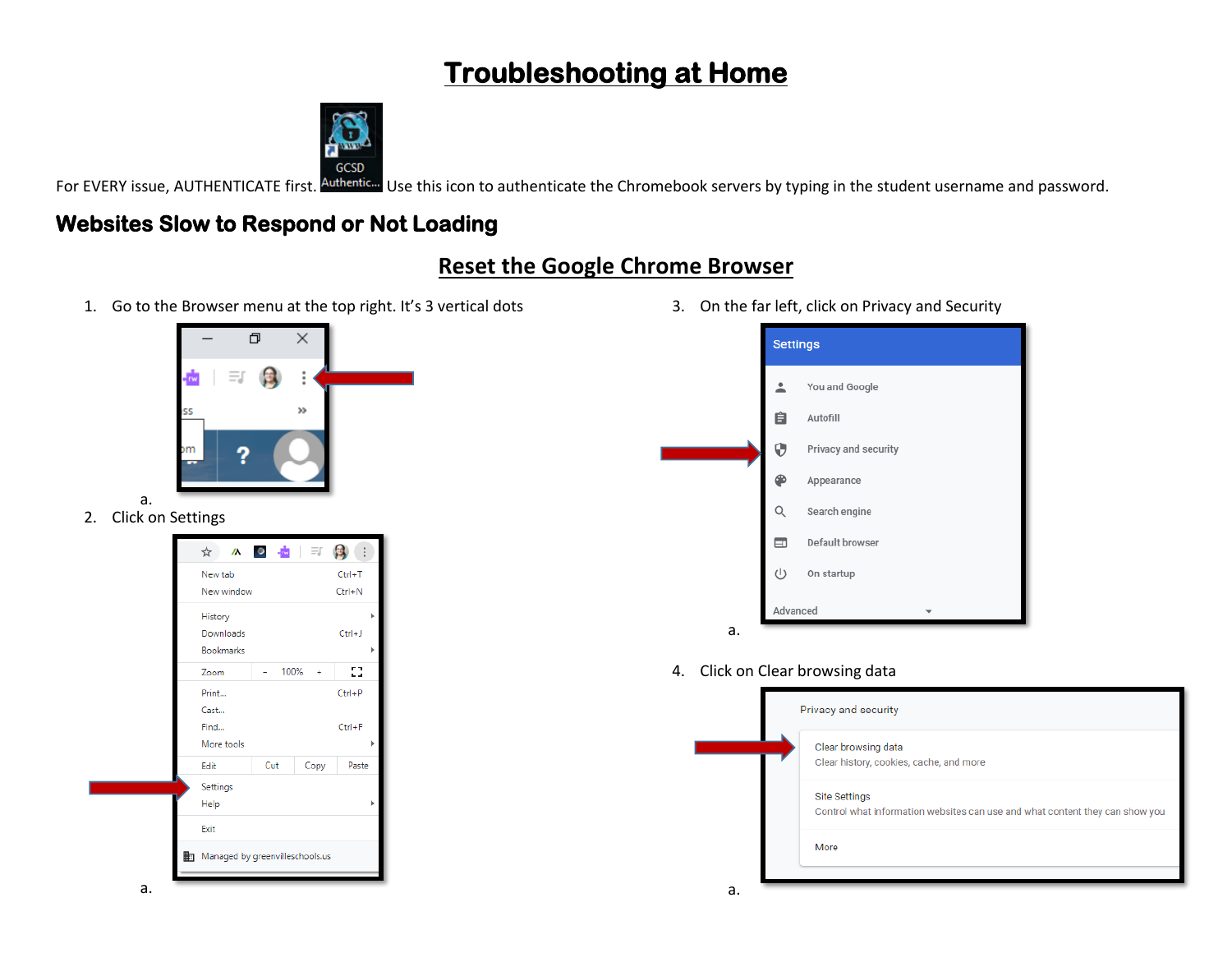5. Make sure the 2 bottom boxes are checked (the first one should be grayed out), that it says All Time, and then click the blue button: Clear data



### **Reset the Chromebook**



- 1. Press the Refresh Key and the Power Key at the same time
- 2. The Chromebook will power off immediately. If it does not turn on automatically after 20 seconds, press the Power button.



3. Sign in, and Authenticate **Authenticm**. Close the Google Chrome browser, and start it again.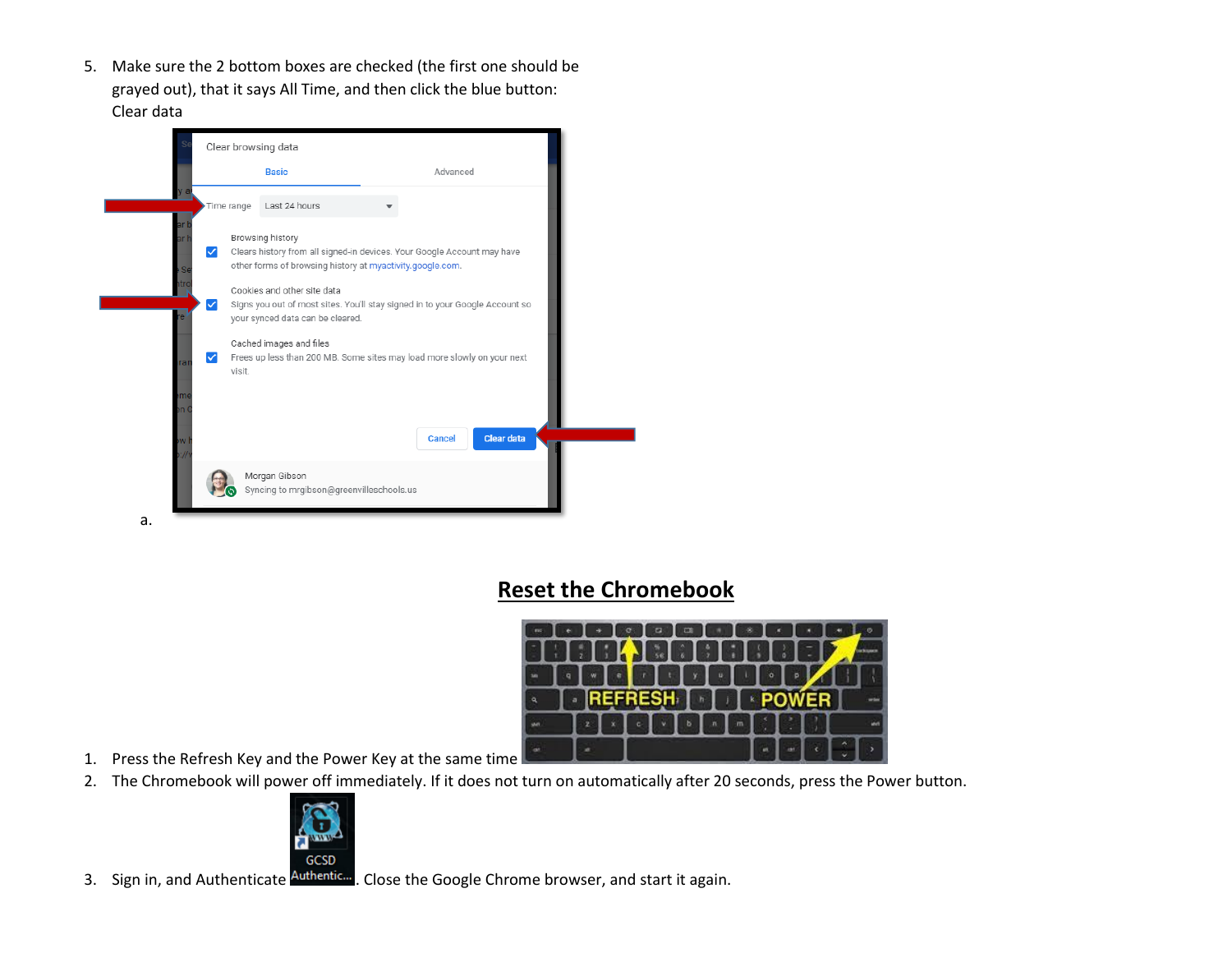### **Microphone or Camera Not Working Correctly**

#### **Option 1:**

- 1. Go to a Google Meet or other website that needs your camera and Microphone (i.e. Flipgrid)
- 2. At the top right of your browser, see if there is a little video camera icon and click on it.
- 3. This box will appear. Click on Always allow and Click Done



#### **Option 2:**

1. At the top right of your browser click on the menu (3 vertical dots) and go to Settings

| ☆  | $\sqrt{\Lambda}$<br>$\bullet$   | $-$ rw | 88   = J |  |      |            |   |
|----|---------------------------------|--------|----------|--|------|------------|---|
| Лc | New tab                         |        |          |  |      | $Ctrl + T$ |   |
|    | New window                      |        |          |  |      | $Ctrl + N$ |   |
|    | History                         |        |          |  |      |            | ь |
|    | Downloads                       |        |          |  |      | $Ctrl + J$ |   |
|    | <b>Bookmarks</b>                |        |          |  |      |            |   |
|    | Zoom                            |        | 100%     |  |      | 83         |   |
|    | Print                           |        |          |  |      | $Ctrl + P$ |   |
|    | Cast                            |        |          |  |      |            |   |
|    | Find                            |        |          |  |      | $Ctrl + F$ |   |
|    | More tools                      |        |          |  |      |            |   |
|    | Edit                            | Cut    |          |  | Copy | Paste      |   |
|    | Settings                        |        |          |  |      |            |   |
|    | Help                            |        |          |  |      |            |   |
|    | Exit                            |        |          |  |      |            |   |
|    | Managed by greenvilleschools.us |        |          |  |      |            |   |

2. Go to Privacy and Security and click on Site Settings

| <b>Settings</b>                   |                             |  | Search settings<br>Q                                               |  |  |  |
|-----------------------------------|-----------------------------|--|--------------------------------------------------------------------|--|--|--|
|                                   | You and Google              |  | Privacy and security                                               |  |  |  |
| 白                                 | Autofill                    |  |                                                                    |  |  |  |
| 0                                 | <b>Privacy and security</b> |  | Clear browsing data<br>Clear history, cookies, cache, and more     |  |  |  |
|                                   | Appearance                  |  | Site Settings                                                      |  |  |  |
| Q                                 | Search engine               |  | Control what information websites can use and what content they ca |  |  |  |
| (1)                               | On startup                  |  | More                                                               |  |  |  |
| Advanced                          |                             |  | Appearance                                                         |  |  |  |
| Г7.<br>Extensions<br>About Chrome |                             |  | <b>Browser themes</b><br>Open Chrome Web Store                     |  |  |  |
|                                   |                             |  | Show home button<br>http://www.greenville.k12.sc.us/monarch/       |  |  |  |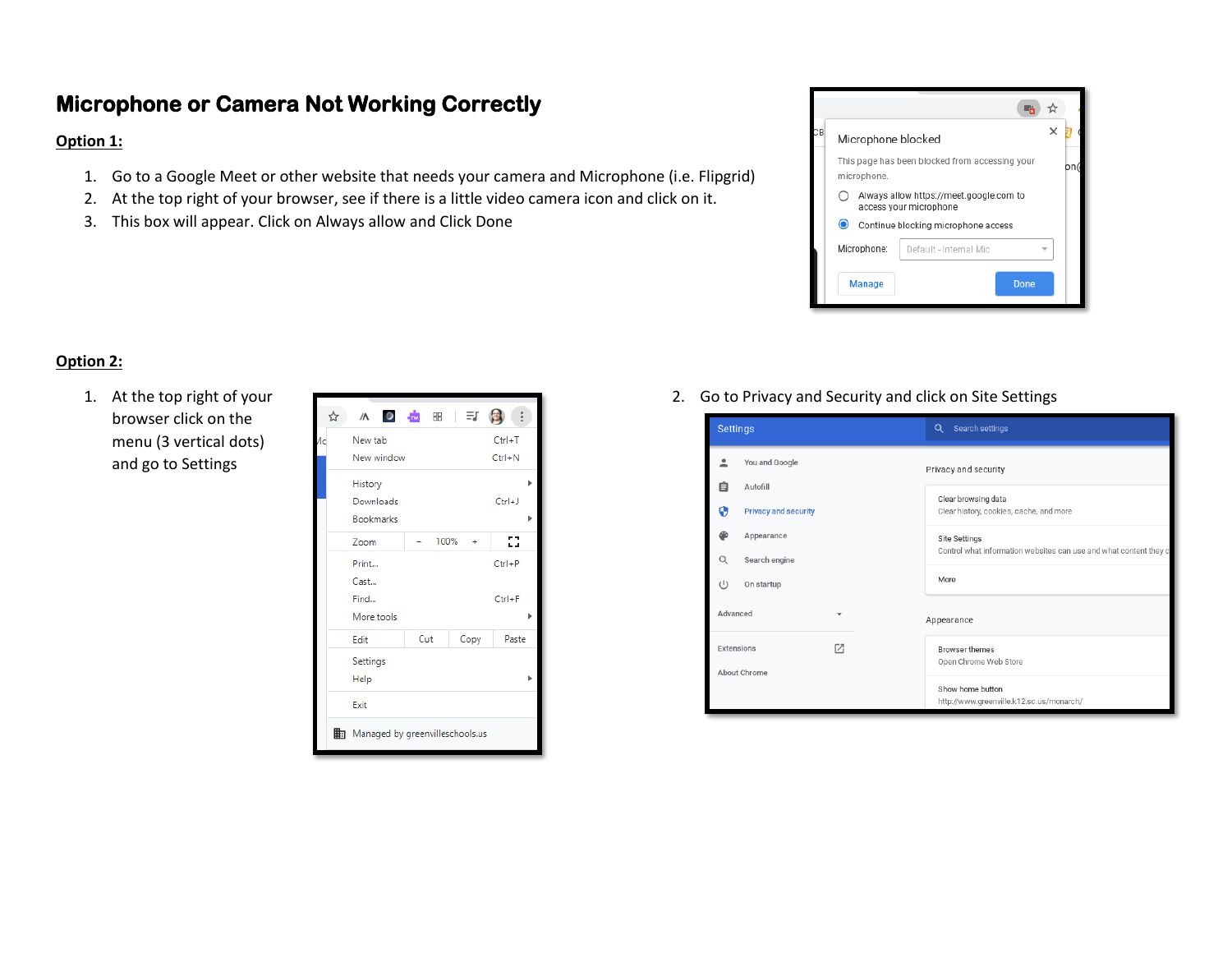#### 3. Click on Microphone and/or Camera



4. Change the websites that are blocked to have permission to use your microphone or camera by clicking on the small gray triangles on the right side

| <b>Sp</b> | https://spark.adobe.com:443 | r |  |
|-----------|-----------------------------|---|--|
| O         | https://flipgrid.com:443    | r |  |
|           | https://docs.google.com:443 | r |  |
|           | https://meet.google.com:443 | r |  |
|           |                             |   |  |